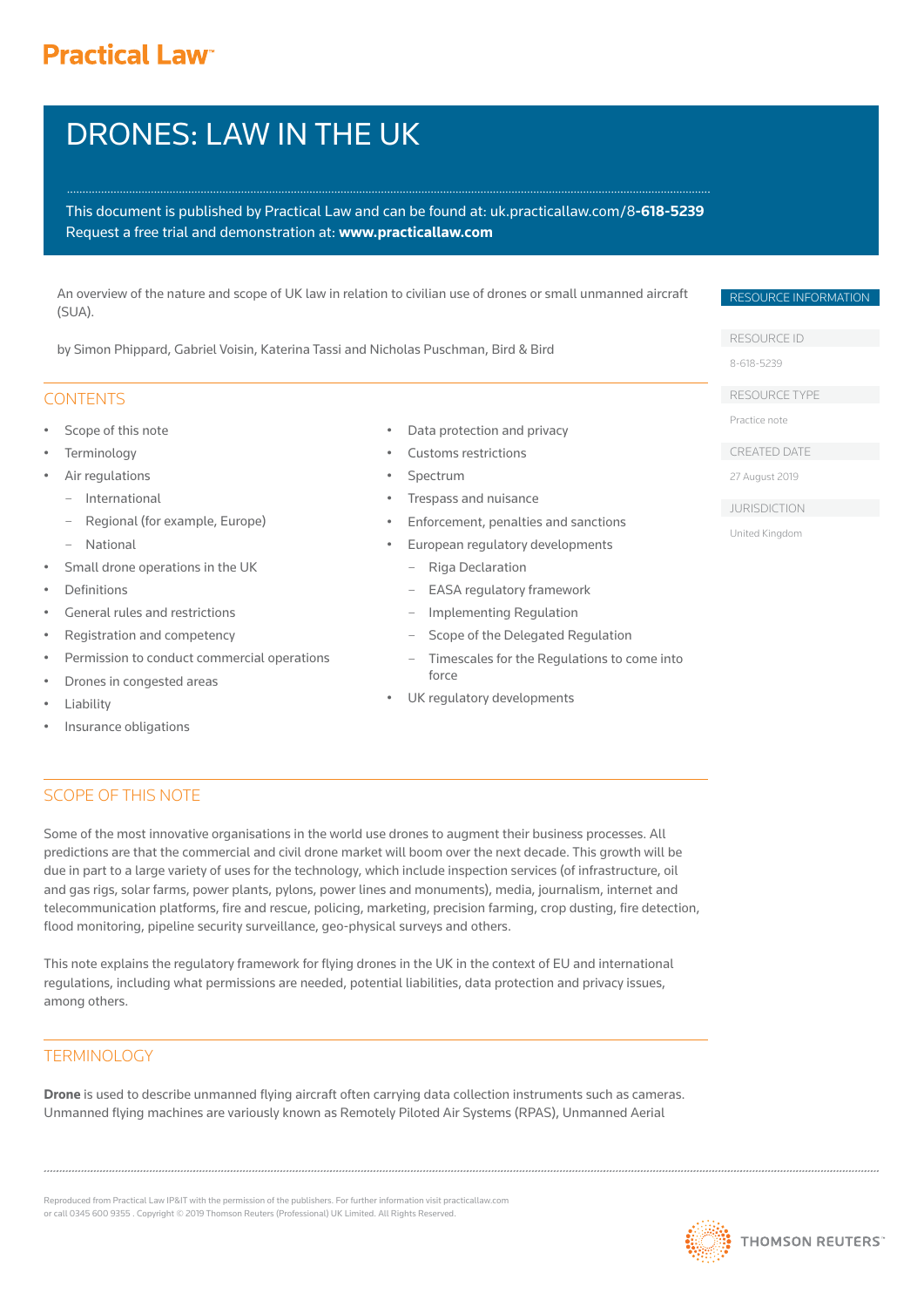Vehicles (UAV), Unmanned Aerial Systems (UAS) or drones. However, increasingly the term "drone" is used more widely by industry, the public and regulators.

**MTOM** stands for Maximum Take Off Mass. This is an important measurement because many of the current regulations governing the use of drones distinguish between categories of drones according to weight. MTOM includes the weight of the drone's batteries.

# AIR REGULATIONS

Aviation safety regulation is broadly split into two categories:

- Airworthiness regulation (the certification of aircraft systems to ensure that the aircraft is safe to use).
- Operational regulation (the rules regarding pilot training, licensing and the use of air traffic management services).

Airspace is separated into classes (A to G) by international agreement (*Convention on International Civil Aviation, 7 December 1944*). Airspace class corresponds with the level of air traffic management service, types of aircraft operations and the minimum equipment and pilot competence required to fly in that class. For example, class A airspace is reserved for professional pilots flying sophisticated commercial aircraft with a full air traffic [management service. Many small drone operations are restricted to class G airspace and to operating below 500ft](uk.practicallaw.com/8-618-5239)  above ground; this airspace is not formally segregated but is largely free of normal aircraft traffic.

There is a broad hierarchy of aviation regulators, as set out below.

#### **International**

The International Civil Aviation Organization (ICAO) has 191 member states that aim to standardise the use of airspace for safety, efficiency and regularity of air transport. The ICAO was created in 1944 as a UN agency under the Convention on International Civil Aviation (commonly referred to as the Chicago Convention).

#### **Regional (for example, Europe)**

The EU Aviation Safety Agency (EASA) is responsible for the airworthiness and operations of all aircraft within the EU. EASA is an agency of the EU and its headquarters are in Cologne in Germany. Originally, it was set up by a Council and Parliament regulation (*Regulation (EC) 1592/2002* repealed by *Regulation (EC) No 216/2008*, amended by R*egulation (EC) 1108/2009*); since, 11 September 2018, its powers and functions have been prescribed by the new *Basic Regulation ((EU) 2018/1139)*. EASA is governed by European public law, is distinct from the Community Institutions (for example, Council, Parliament, Commission, and so on) and has its own legal personality. EASA [develops common safety and environmental rules at the European level and its mission is "to promote the highest](uk.practicallaw.com/8-618-5239)  common standards of safety and environmental protection in civil aviation". The main tasks of EASA include:

- Rulemaking (that is, drafting aviation safety legislation and providing technical advice to the European Commission and to the member states).
- Inspections, training and standardisation programmes to ensure uniform implementation of European aviation safety legislation in all member states.
- Safety and environmental type-certification of aircraft, engines and parts.
- Approval of aircraft design organisations world-wide and of production and maintenance organisations outside the EU.
- Authorization of third-country (non EU) operators of aircraft.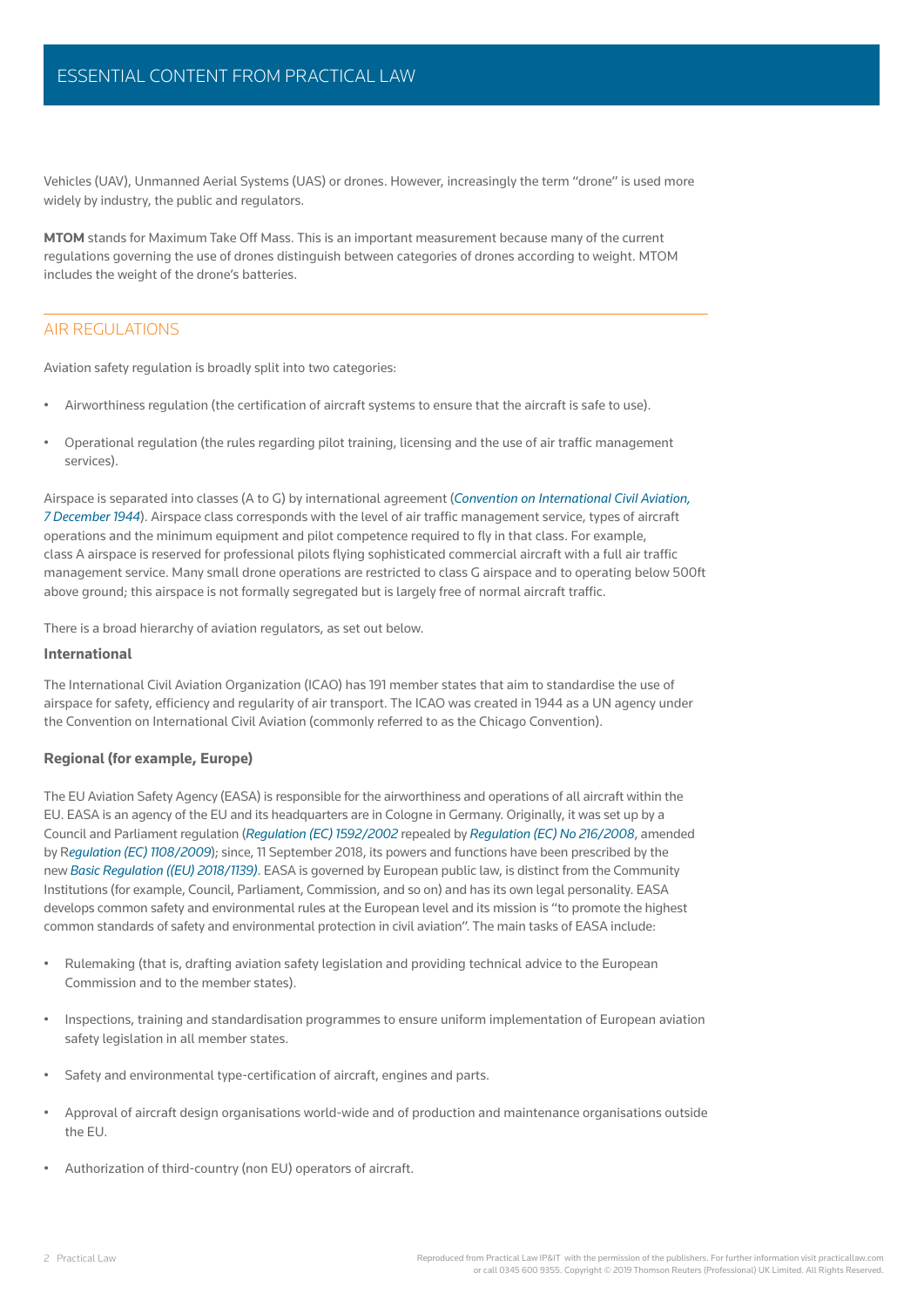- Co-ordination of the European Community programme SAFA (Safety Assessment of Foreign Aircraft) regarding the safety of foreign aircraft using Community airports.
- Data collection, analysis and research to improve aviation safety.

Under the Basic Regulation, EASA is now responsible for all civil drones of any MTOM. Prior to 11 September 2018, drones with a MTOM of less than 150kg were the responsibility of each member state's national aviation authority (NAA). Those used for military or state purposes always were, and remain, the responsibility of each member state.

EASA is supported by two other agencies:

- EUROCONTROL, responsible for the coordination of air traffic management services across Europe.
- The European Organisation for Civil Aviation Equipment (EUROCAE), responsible for drafting of airworthiness and operational standards for aircraft. EUROCAE and EASA have recently established a joint working group on certification of vertical take-off and landing aircraft for unmanned air mobility applications.

Another important organisation for the drone industry is the Joint Authorities for Rulemaking on Unmanned Systems (JARUS). It is a voluntary membership body comprising national civil aviation authorities from EU and non-EU countries and regional organisations. Its purpose is to develop technical, safety and operational requirements for the certification and safe integration of large and small drones into the airspace and at aerodromes. A Communication from the Commission to the European Parliament and the Council, *A new era for aviation: Opening the aviation market for the civil use of remotely piloted aircraft systems in a safe and sustainable manner (COM (2014)*) recommended that EASA takes a leading role in JARUS and helps it to produce ["implementing rules or guidance" for safe commercial drone operations. EASA and the US Federal Aviation](uk.practicallaw.com/8-618-5239)  Administration have been the joint chairs of JARUS for a number of years.

#### **National**

Most nations in the world have a NAA. In the UK, this is the Civil Aviation Authority (CAA), which is responsible for many aspects of administration of the EASA regulations.

## SMALL DRONE OPERATIONS IN THE UK

The UK is considered to be one of the most sophisticated and advanced countries in relation to drone regulations and use. Many other countries have developed drone regulations that are closely based on the UK regime. Many credit the UK's approach as being influential in the EASA approach enshrined in the new Basic Regulation and the Implementing and Delegated Regulations discussed further below.

The CAA has had a dedicated drone regulation team for several years. Its website states that safety is the CAA's first priority, but they also seek to match the drone sector's desire to continue to develop and expand.

The *Air Navigation Order 2016 (SI 2016/765)* (ANO) is the principal piece of legislation governing aircraft, including drones, in the UK. The ANO came into force on 25 August 2016. It replaced its predecessor, the *Air Navigation Order 2009 (SI 2009/3015)*. It was amended by the Aire Navigation (Amendment) Order 2018/623. Key ANO articles for drone operations include:

- *Article 241*, which sets out an overriding principle that applies to all aviation activity at all times, namely: ["\[a\] person must not recklessly or negligently cause or permit an aircraft to endanger any person or](uk.practicallaw.com/8-618-5239)  property".
- *Articles 94*, 94A, 94B, 94C, 94D (in force, 30 November 2019), 94E, 94F (in force, 30 November 2019), 94G and 95, which cover flight and operational restrictions for "small unmanned aircraft" (SUA).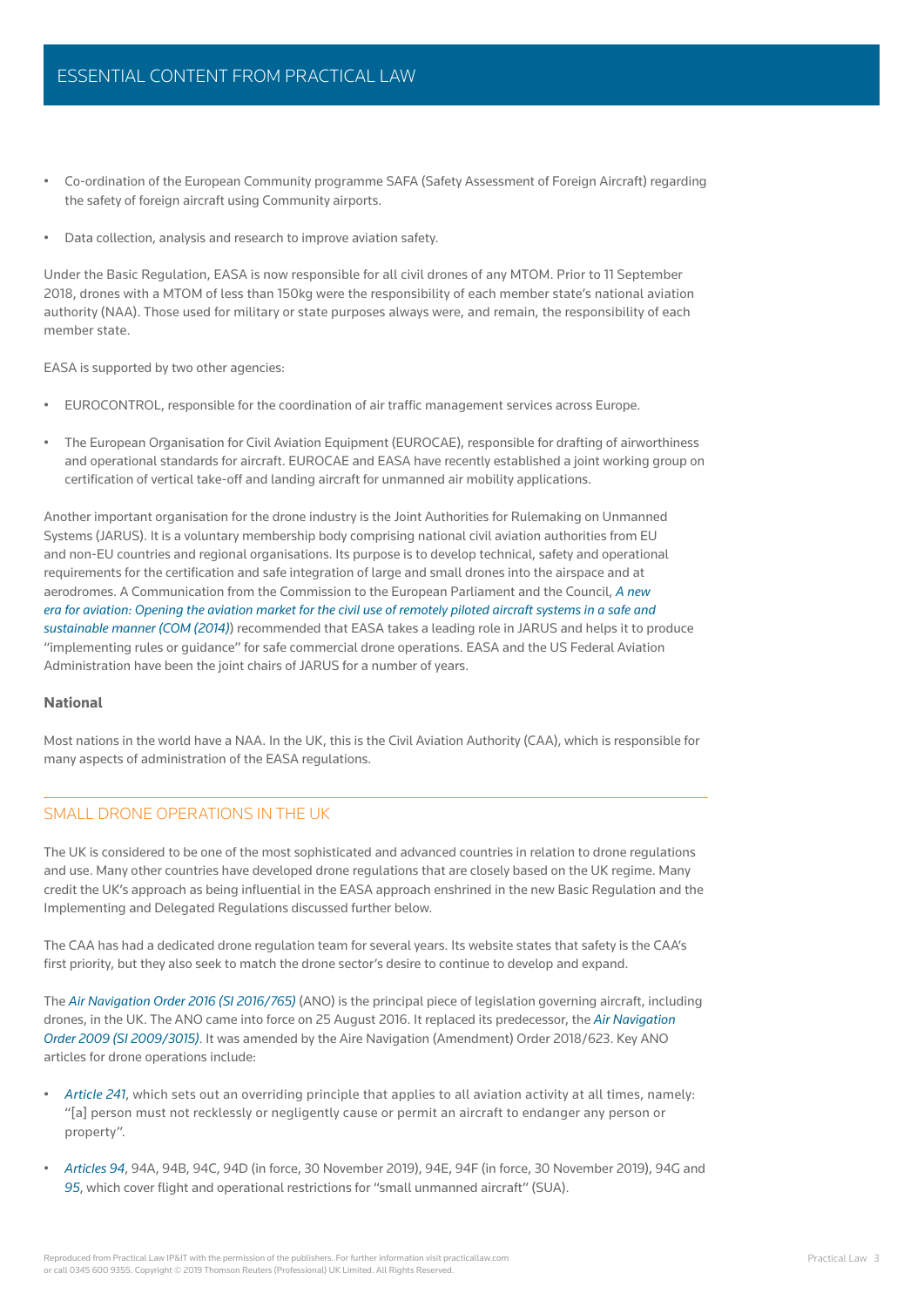The application of the ANO to drone operations is explained in a CAA guidance document: *CAP722, Unmanned Aircraft System Operations in UK Airspace*. CAP 722 describes the airworthiness and operational standards for [drone operations in the UK; it is widely referred to by other states when developing their own drone regulations. In](uk.practicallaw.com/8-618-5239)  July 2019, CAP722 was updated to take account of the changes made by the 2018 and 2019 Amendment Orders, and in the meantime the CAA has published additional guidance to take account of other recent developments:

- *CAP1763* provides guidance on the cumulative effects of the 2018 and 2019 amendments, how the SUA regime applies with effect from 13 March 2019, and how the changes will be interpreted by the CAA. CAP1763 usefully contains a consolidation of the SUA articles in the ANO, which is the only publicly available consolidation of which the authors are aware.
- *CAP1788* provides guidance to protected aerodrome operators to assist their decision-making when granting drone operators permission to operate with an aerodrome Flight Restriction Zone.
- *CAP1789* provides guidance on the new EASA Implementing and Delegated Regulations with an explanation of the intent of key parts of the regulations and how the CAA will implement them within the UK by July 2020.

Aviators, including commercial drone operators, need to comply with the Standardised European Rules of the Air (SERA) *Regulation (EU) 923/2012* amended in 2016 (*Commission Implementing Regulation (EU) 2016/1185 of 20 July 2016 amending Implementing Regulation (EU) No 923/2012 as regards the update and completion of the common rules of the air and operational provisions regarding services and procedures in air navigation (SERA Part C) and repealing Regulation (EC) No 730/2006*).

The House of Commons Science and Technology Committee is currently conducting an *inquiry* into commercial and recreational drone use in the UK, which is looking at the ethical and safety implications of the growing use of civilian drones of all sizes.

## DEFINITIONS

Under the ANO, a "small unmanned aircraft" (SUA) is any unmanned aircraft, other than a balloon or a kite, having a mass of not more than 20kg without its fuel but including any articles or equipment installed in or attached to the aircraft at the commencement of its flight (Article 2 and Schedule 1).

A "remote pilot" operates the flight operates the flight controls of an SUA manually or, when the SUA is flying automatically, monitors its course and is able to intervene and change its course by operating its flight controls. An "SUA operator" is the person who has the management of the SUA. (*Article 94G*). The SUA operator may be a natural or a legal person.

### GENERAL RULES AND RESTRICTIONS

The following are the main rules and restrictions that apply when flying an SUA:

- The remote pilot is responsible for ensuring that the aircraft is flown safely (*Article 94(2*)).
- The remote pilot must not fly the aircraft out of their sight, in order to ensure that collisions can be avoided (*Article 94(3)*).
- SUA must not be flown higher than 400 feet from the earth's surface (regardless of their weight) unless the CAA permits flight at a greater height, which it may do if it is satisfied that this can be achieved safely (*Article 94A*).
- All SUA must not, without permission, be flown within the flight restriction zone of a "protected aerodrome", that is, a government aerodrome, one certified by EASA, one licensed by the CAA or prescribed for that purpose. This "flight restriction zone" is generally 1 km from the boundary, with 5 x 1 km runway protection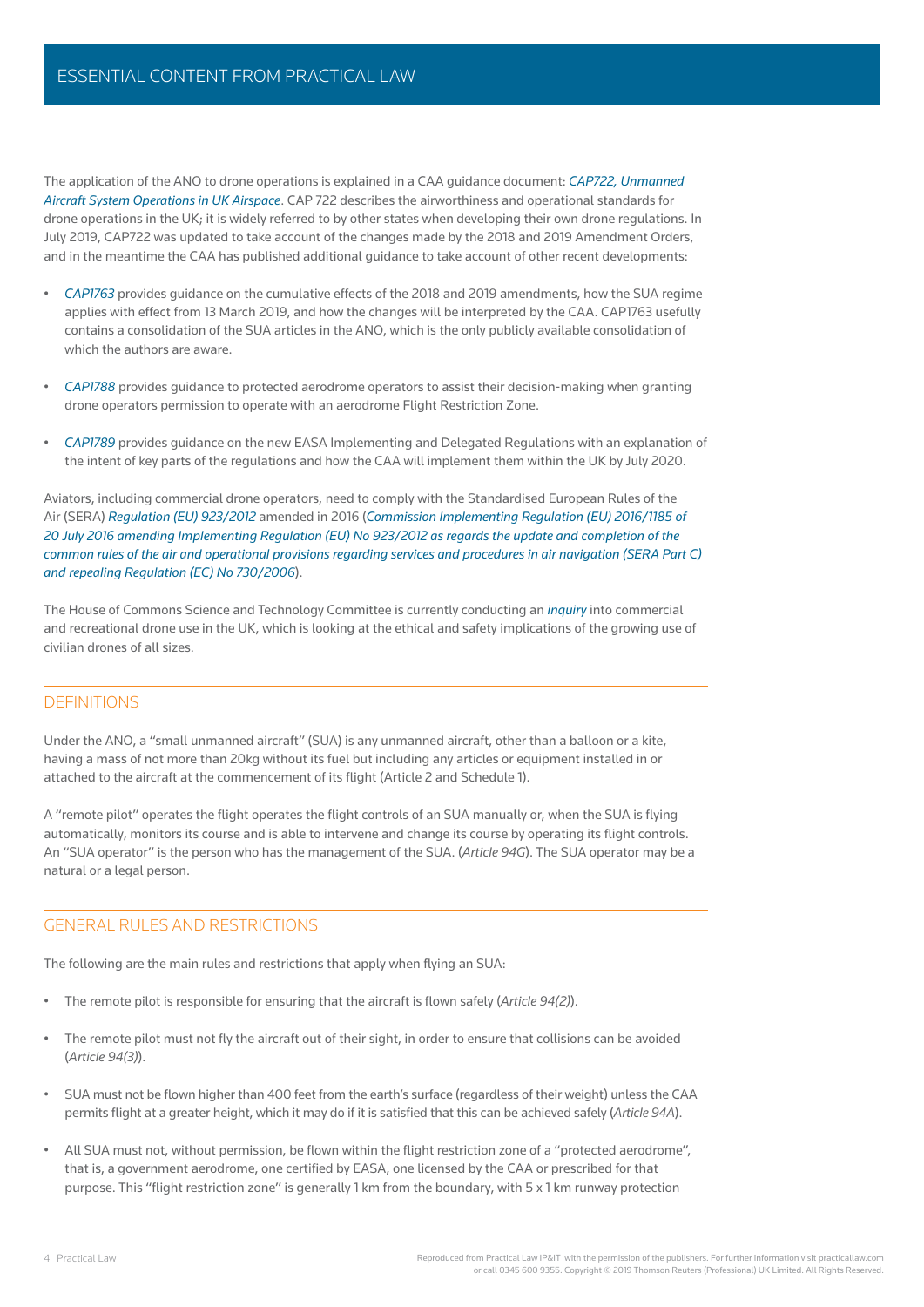zones at the end of the runways and will include the whole of an aerodrome traffic zone if one exists (Article 94A *and 94B*.) the difference in treatment between SUAs over 7kg and those lighter than that has been dropped in relation to aerodromes.

• Nothing must be dropped from the SUA (*Article 94(1)*).

Subject to those points, however, the general scheme of Articles 94 to 95 of the ANO is that other requirements of the ANO do not apply to SUA. Thus, for instance, the offence of reckless endangerment of an aircraft under Article 240, does not apply to a SUA. It does remain in force with respect to a drone weighing over 20kg.

### REGISTRATION AND COMPETENCY

In the UK, a person wishing to operate a drone for non-commercial or hobby purposes within the restriction of *articles*  94 and 95 does not require an specific licence or authorisation.

From 30 November 2019, a regime of compulsory registration and competency will come into force under articles 94D and 94F. This will apply to operators and remote pilots of SUAs over 250 grams without fuel, which effectively excludes toy drones.

## PERMISSION TO CONDUCT COMMERCIAL OPERATIONS

Permission from the CAA must be obtained in order to fly a SUA for commercial operations. The definition of "commercial operations" should be construed widely. The ANO defines commercial operations as a flight or operation of an aircraft other than for public transport which:

- is available to the public; or
- [when not made available to the public, is performed under a contract between an operator and a customer, where](uk.practicallaw.com/8-618-5239)  the customer has no control over the operator or remote pilot,

in return for remuneration or other valuable consideration (*article 7, ANO*). "Valuable consideration" is defined as "any right, interest, profit or benefit, forbearance, detriment, loss or responsibility accruing, given, suffered or undertaken under an agreement, which is of more than a nominal nature" (*article 2* and *Schedule 1, ANO*). The CAA's *Summary of the Meaning of Commercial Air Transport, Public Transport and Commercial operations states that valuable* consideration "has a very wide meaning, including the provision of goods and services". There are some limited exemptions for "in house" research or development flights but these should be construed narrowly.

According to *CAP1687: Air Navigation (Amendment) Order 2018 -Guidance for small unmanned aircraft users*, the term "available to the public" within article 7 should be interpreted as being a service or commodity that any member of the public can make use of, or actively choose to use (for example, because it has been advertised or offered to someone).

# DRONES IN CONGESTED AREAS

Operators of drones must not recklessly or negligently cause or permit their aircraft to endanger any person or property (*article 241, ANO*). This requirement applies in all areas, not merely congested areas, but given the absence of product integrity standards for many SUA, an operator should consider carefully whether it can discharge this duty in a congested area. A "congested area" is defined as any area in relation to a city, town or settlement that is substantially used for residential, industrial, commercial or recreational purposes (*article 2, Schedule 1, ANO*).

Small drones do not currently have any recognised design, certification or other airworthiness standards and therefore operational restrictions have been established that limit the circumstances in and locations at which the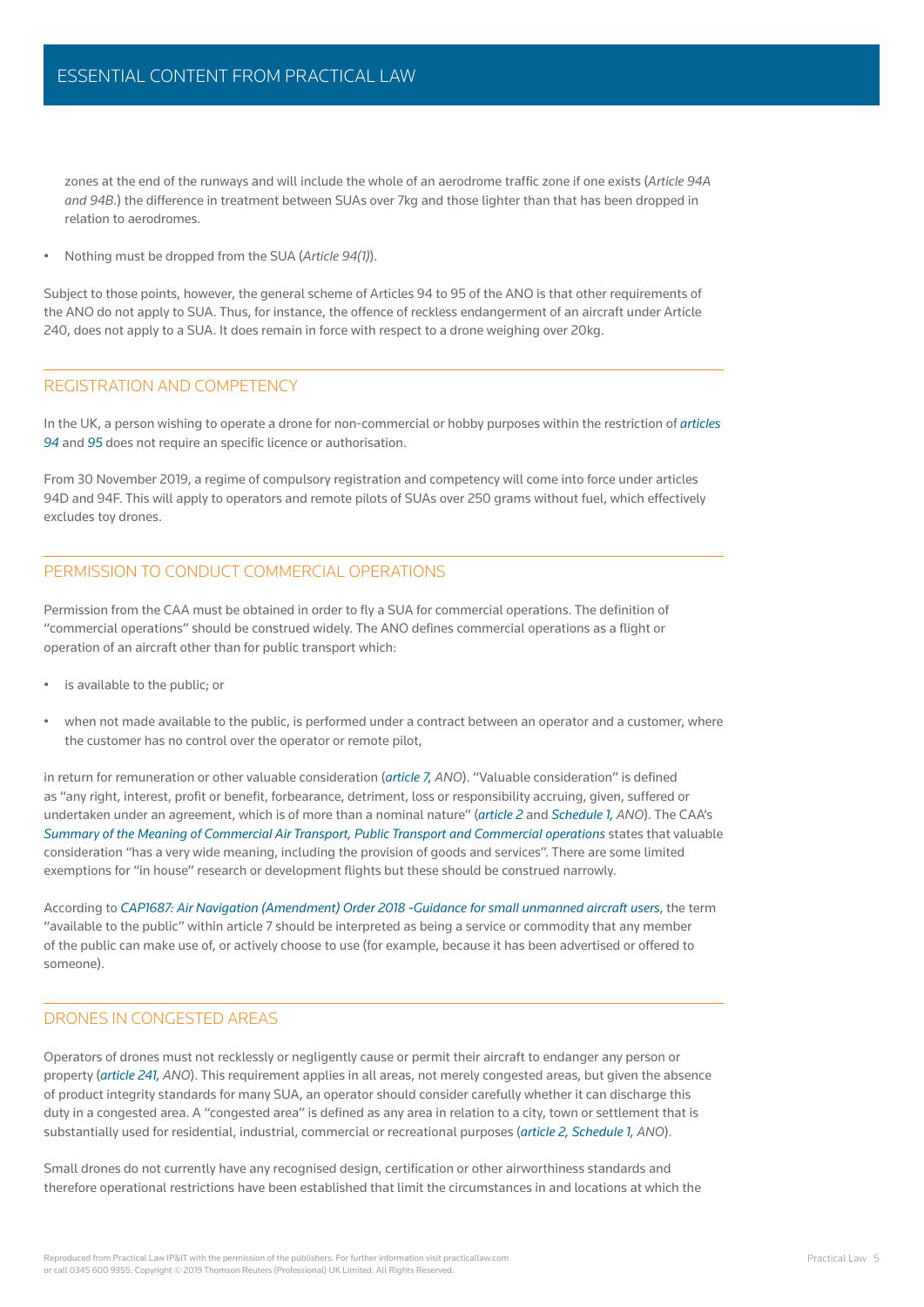aircraft can be operated. Each specific limitation can only be varied or exempted in accordance with a permission or exemption granted by the CAA. Article 95 contains specific separation requirements for operation of small unmanned surveillance aircraft, i.e. SUAs equipped "to undertake any form of surveillance or data acquisition" (which includes many proprietary SUA on the market). An operator therefore needs to apply to the CAA for permission to fly a camera-equipped drone:

- Over or within 150m of any congested area.
- Over or within 150m of an organised open-air assembly of more than 1,000 people.
- When not engaged in take-off or landing, within 50m of any person, vessel, vehicle or structure which is not under the control of the person in charge of the aircraft (during take-off or landing this may be reduced to 30m or less if attendant people are under the control of the person in charge of the aircraft).

#### (*Article 95*)

[Flights directly over people and vehicles will not be allowed at any height in a congested area, or otherwise, unless](uk.practicallaw.com/8-618-5239)  these vehicles and people are under the control of the person in charge of the drone. People under the control of the person in charge of the aircraft can generally be defined as one of the following:

- People solely present for the purpose of participating in the drone's flight operation.
- People under the control of the event or site manager who can reasonably be expected to follow directions and safety precautions to avoid unplanned interactions with the drones. This could include building-site or other industrial workers, film and TV production staff and any other pre-briefed, nominated individuals with an essential task to perform in relation to the event.

#### LIABILITY

*Section 76* of the Civil Aviation Act 1982 provides for strict owner or operator liability for surface damage (such as injury to an individual or damage to property) caused by aircraft. This means that in the event of a drone accident causing loss or injury on the ground, liability is channelled through the owner or operator of the drone and, unless the victim's own negligence contributed to the loss or injury, the victim must be compensated by the operator (assuming the operator can be identified and it has sufficient insurance or assets).

Despite this principle, the injured party still has the ability to bring an action against any other parties who may be responsible under, for instance, ordinary principles of tort law or product liability. Equally the owner or operator of the drone may seek recourse against any other party responsible for the incident.

The EU Product Liability Directive (*85/374/EEC*) applies to manufacturers and importers of drones. This Directive establishes the principle of liability without fault applicable to European producers. Where a defective product causes damage to a consumer, the manufacturer or importer may be liable.

In the event of an air-to-air incident the established principle in aviation law is not to apportion blame on a strict liability basis but to deal with such incidents on the basis of fault.

These principles can be confidently extrapolated from the law applicable to manned aviation. Looking ahead to an era where air transport uses unmanned aircraft, commercial aviation has long been used to presumed liability towards passengers. Neither that regime, nor the regime governing liability for surface damage, makes any presumption as to whether there is a pilot on board. Fault of the operating crew is rarely in issue when evaluating the operator's liability to passengers or interests on the surface. Likewise, product liability principles rely on an objective test of safety of the system, regardless of whether a pilot is on board. Liability in some areas, such as leisure or recreational aviation may require greater assessment of fault and in that respect traditional legal methods of apportioning blame becomes more complex as drones become more automated; that is when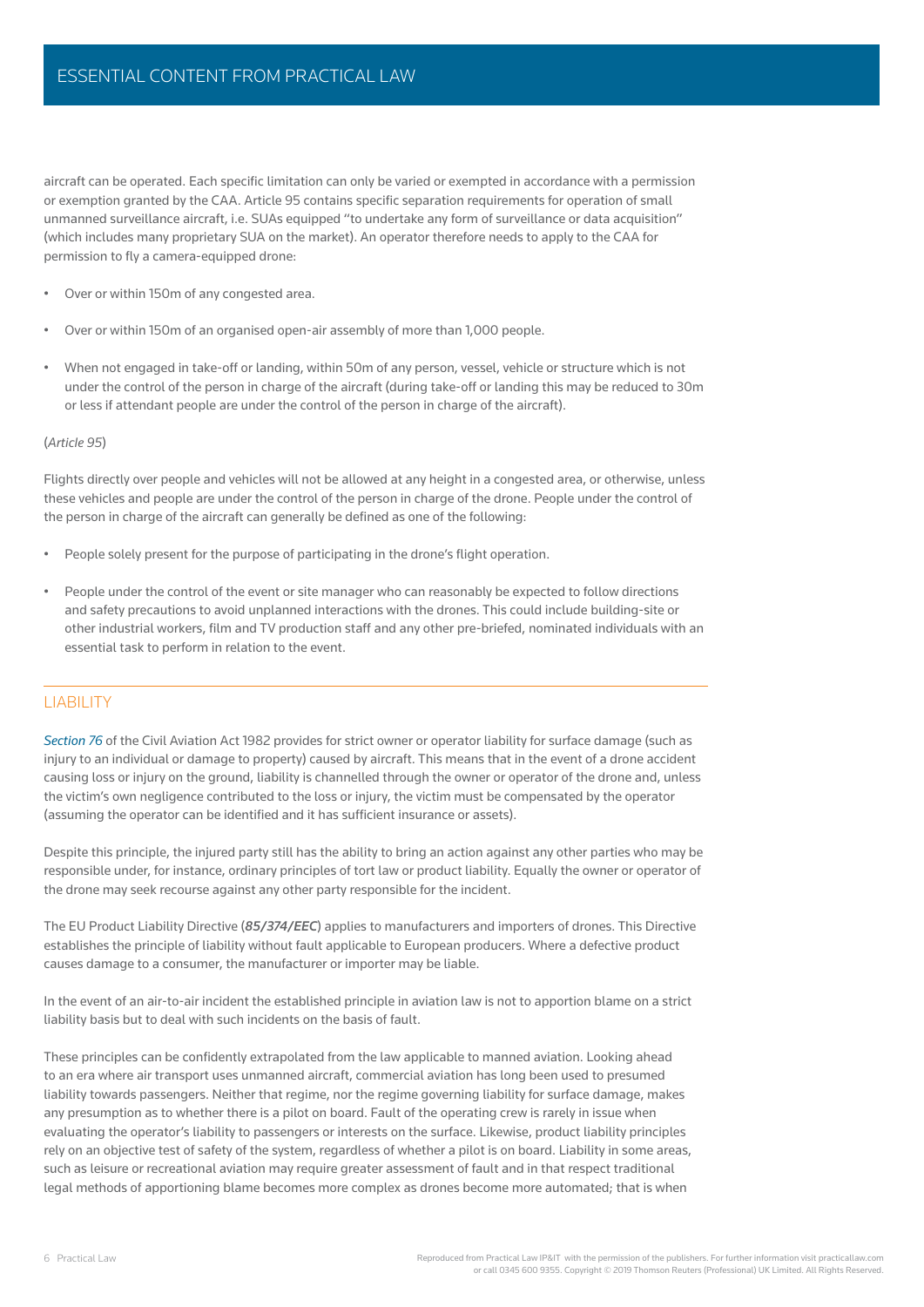machines are capable of operating in flight without human intervention, having the ability to make "decisions" without the need for a remote pilot to be ready to assume control of the aircraft. The same is true of recourse actions where one party, such as an operator, faces a strict liability but claims contribution from another, such as a supplier. This is an area of law and practice that will need to develop as robotics and automated vehicles become more sophisticated, and where customers and the supply chain may need to re-evaluate their risk allocation practice.

### INSURANCE OBLIGATIONS

In Europe, *Regulation (EC) No 785/2004 on insurance requirements for air carriers and aircraft operators* sets out the insurance obligations for all aircraft operators (including drones). It requires that all commercial drone operations purchase third party liability insurance.

Regulation (EC) 785/2004 defines limits for the minimum amount of third party liability insurance required by an operator based on the mass of the aircraft on take-off. For drones weighing less than 500kg the minimum cover required is SDR 750,000 third party liability insurance (SDR means "Special Drawing Rights", which are supplementary foreign exchange reserve assets defined and maintained by the International Monetary Fund). In the event of an accident this level of cover is likely to be too low to cover significant losses and therefore typically [commercial drone insurance policies provide cover of £5 million to £10 million. Such insurance is available through](uk.practicallaw.com/8-618-5239)  several specialist brokers.

Under Regulation (EC) 785/2004, persons operating model aircraft weighing less than 20kg are not required to have third party liability insurance. This is generally regarded as excluding leisure drone activity from the obligation to hold insurance. Despite this, the British Model Flying Association (BMFA) provides insurance for its members, although many small drone owners are not members of the BMFA. It is unlikely that most household insurance policies would provide cover for drone use and many hobbyist drone users may therefore lack suitable insurance cover in the event of an accident.

# DATA PROTECTION AND PRIVACY

The use of drones fitted with cameras or other sensors which can collect personal data (for example, images of people or vehicle plate numbers, geolocation data or electromagnetic signals relating to an individual's device (for example, mobile phones, tablets, Wi-Fi routers, and so on) can have privacy implications.

At EU level, there is no data protection legislation specific to the use of drones; the applicable legal framework is contained in the *General Data Protection Regulation (EU) 2016/679* (GDPR).

Also, the right to privacy and data protection is recognised as a fundamental right in the Charter of Fundamental Rights of the EU and in the European Convention on Human Rights (ECHR) which has been incorporated in UK legislation through the *Human Rights Act 1998*.

In the UK, the processing of personal data via drones is subject to the *Data Protection Act 2018* (DPA) and the legal provisions applicable to CCTV systems. For more information on data protection in general, see *Practice note, Overview of GDPR: UK perspective.* 

The GDPR and the DPA set out the conditions under which personal data can be processed and provide for certain exemptions and derogations, the most relevant being:

• Household exemption: This applies to the processing of personal data in the course of a purely personal or household activity. This exemption could potentially apply to individuals using drones for their own purposes. However, the ECJ has narrowly interpreted this exemption in the context of the use of CCTV camera. As a result, its application will depend on the specific circumstances of each case. Indeed, in its decision *František Ryneš v Úřad pro ochranu osobních údajů, Case C-212/13*, the ECJ considered that an individual who had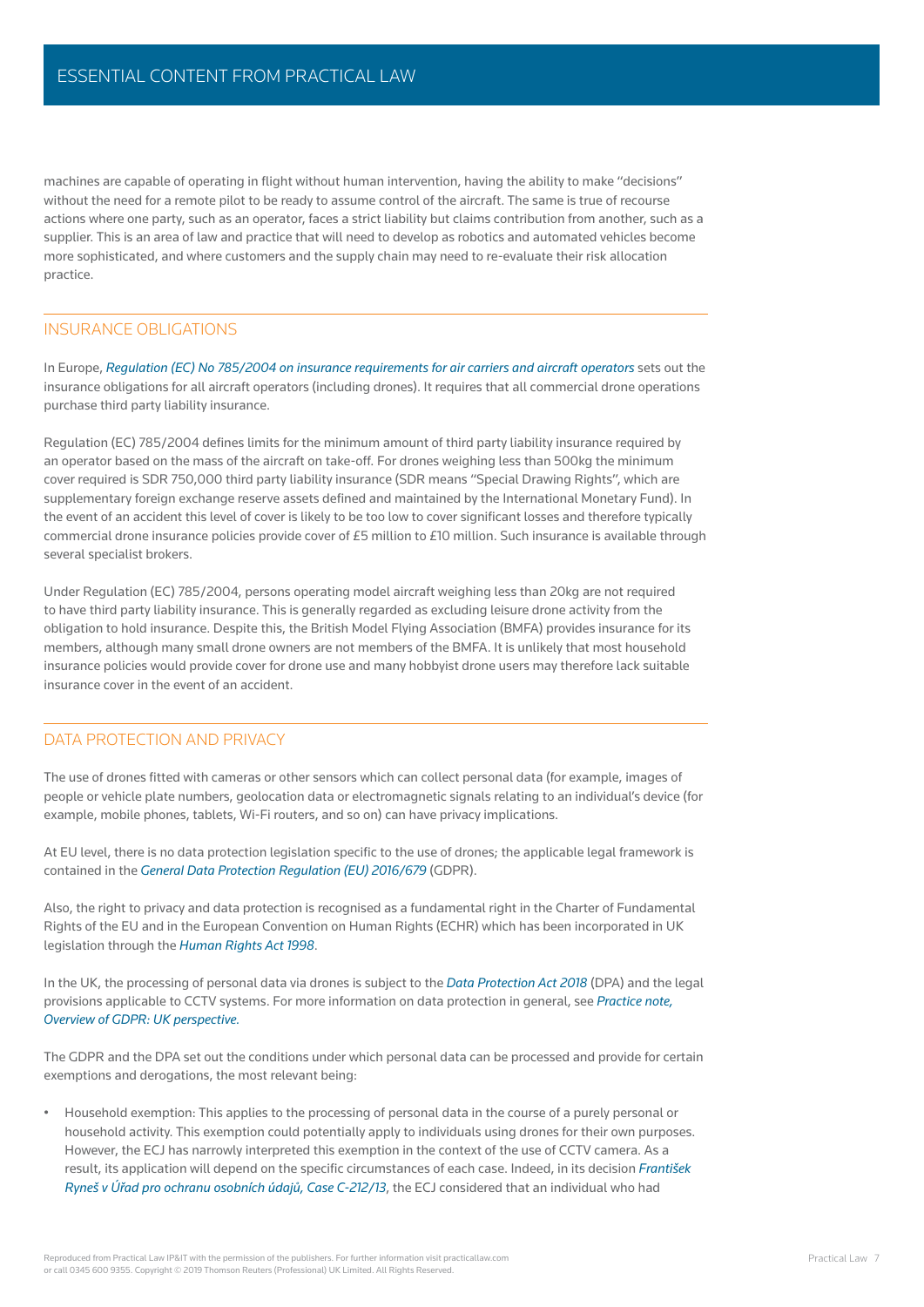installed under the eaves of his home a camera that recorded the entrance to his home, the public footpath and the entrance to the house opposite was not covered by the household exemption and his activity was subject to the data protection legislation. According to the judgement:

– "the operation of a CCTV system, as a result of which a video recording of people is stored on a continuous recording device such as hard disk drive, installed by an individual on his family home for the purposes of protecting the property, health and life of the home owners, but which also monitors a public space does not amount to the processing of data in the course of a purely personal or household activity".

The Information Commissioner's Office (ICO), the UK data protection regulator in charge of enforcing GDPR and DPA requirements, has issued guidance in relation to the use of drones. ICO makes a distinction between the use of drones by "hobbyists" and their use for professional or commercial purposes. Although "hobbyists" would be likely to be exempted from the GDPR and the DPA on the basis of the household exemption, the ICO has provided tips for the responsible use of drones, inviting people to think of privacy considerations and to apply a common sense approach when recording and sharing images captured by a drone. See also *ICO: Drones.*

**• Journalistic exemption:** In cases where personal data is collected through drones with a view to the publication of some journalistic, academic, artistic or literary material. In this case, processing would, under certain conditions, be exempt from many data protection obligations to the extent that such obligations would be incompatible with the purposes of journalism, academic, literary or artistic purposes which are sought by the processing. The ECJ examined the household and the journalistic exemption in its decision in *Buivids v Datu Valsts Inspekcija (C-345/17) EU:C:2019:122 (14 February 2019)* in the context of an individual posting on YouTube a video recorded by him showing police officers in the context of proceedings brought against him. According to the ECJ, sharing a video with an indefinite number of Internet users would not fall under the household exemption while the application of the journalistic exemption is to be assessed by national courts. The ECJ stated however that this exemption requires to balance fundamental rights to privacy on the one hand and freedom of expression on the other (for example, contribution to a debate of public interest, the degree of notoriety of the person affected, the subject of the news report, the prior conduct of the person concerned, the content, form and consequences of the publication, and the manner and circumstances in which the information was obtained and its veracity).

#### The ICO also issued drone-related guidelines in its guide entitled, *In the picture: A data protection code of practice for surveillance cameras and personal information.*

The ICO recognises that the use of drones can be highly privacy intrusive and puts the emphasis on performing a robust Data Protection Impact Assessment (DPIA). A DPIA is a process to assess the impact of a data processing activity to the rights and freedoms of the individuals whose data undergo processing and is mandatory for high [risk activities. This assessment should as a minimum describe the data processing activity and its purposes, assess](uk.practicallaw.com/8-618-5239)  whether it is necessary and proportionate to process personal data, assess the risks to the rights and freedoms of individuals and set out the mitigation measures to address these risks. For a sample DPIA, see *Standard document, Data protection impact assessment (DPIA) (GDPR and DPA 2018).*

The Article 29 Working Party, the predecessor of EDPB, an EU body composed of representatives of national data protection authorities, the European Data Protection Supervisor and the European Commission, has also provided relevant guidance where it sets out the privacy risks arising out of the use of drones (for example, lack of transparency around the collection of personal data and the purposes for which such data may be used and the ability to achieve unique vantage points and collect wide range of information). The guidance recommends adopting privacy by design and by default measures to ensure compliance with data protection principles such as the proportionality, data quality, data minimisation, security, transparency and storage limitation principles. Also, it provides recommendations to policy makers, drone operators and manufacturers and also recommendations for the use of drones for law enforcement purposes. For more information, see *Opinion 1/2015 on Privacy and Data Protection Issues relating to the Utilisation of Drones.*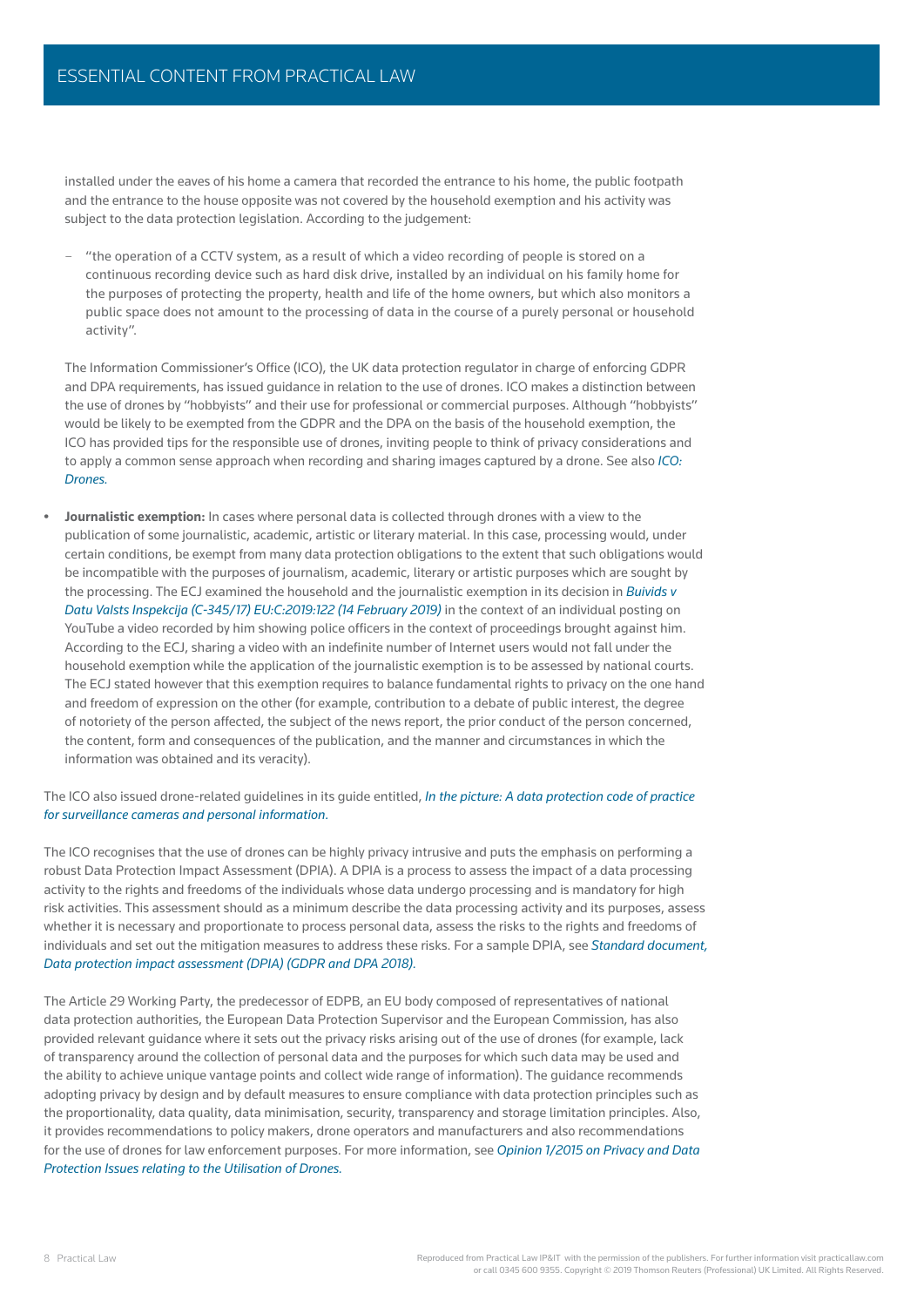# CUSTOMS RESTRICTIONS

The growing use of drones for military purposes worldwide led to the development of a number of national treaties governing their export and trade. The *Missile Technology Control Regime* (MTCR) governs the export of any drone with a range of 300km or more and a payload of at least 500kg (referred to as a Category 1 system). The UK, along with the 34 other states party to the MTCR, has agreed not to export Category 1 drones, reflecting the aim of the agreement to prevent the export of or trade in systems which could be potentially used for the delivery of Weapons of Mass Destruction. For "dual use items", the export of drones with a range of less than 300km is permitted between EU member states without an export licence. It is therefore unlikely that the use of small drones would be captured by export control regulations.

Drones are typically powered by lithium batteries, which are prone to catching fire if overheated. Due to increasing safety concerns raised by the aviation industry, the International Air Transport Association (IATA) regulations governing the shipping of lithium batteries have been tightened and airlines consequently have to enforce these regulations more rigorously. This is an administrative and safety matter to consider and address when travelling with a drone that is powered by lithium batteries.

## SPECTRUM

The radio frequency spectrum is the range of frequency bands that are used to transmit voice, video and data. Spectrum is a scarce natural resource which is subject to strict management, at the international level (by the International Telecommunication Union (ITU)) and at the national level (by regulators). In the UK, for instance, the use or installation of wireless telegraphy equipment or apparatus (that is, devices requiring the use of spectrum) requires a licence from the spectrum regulator, Ofcom, unless Ofcom has designated the particular bands or devices exempt from the licence requirement.

In relation to drones, radio frequency spectrum is used for communication between a drone's ground control station and the drone platform and also to transmit data between the instruments on the drone, such as cameras, and the data receiver on the ground.

Most civilian drone operators currently use the already congested industrial, scientific and medical (ISM) radio bands 2.4GHz and 5.8GHz frequencies designated for amateur radio.

Unencrypted data links are particularly vulnerable to jamming, interception and manipulation. There are clear cyber security risks that may arise because a drone could be hacked, its data link or live feed intercepted, or the aircraft could be "spoofed" (its GPS signal manipulated) during flight. Pilots must also take account of the possible reduction in operating range in an urban environment due to the heavy use of communications (mobile telephone, Wi-Fi and so on) equipment and other sources of electromagnetic spectrum/radio frequency interference. Pilots also need to consider mitigation for the consequences of weak or lost GPS signal due to masking by buildings should be considered along with the general radio frequency saturation level.

The CAA recommends the use of a spectrum analyser to assist in assessing the level of local electromagnetic and radio frequency congestion.

#### TRESPASS AND NUISANCE

It is easy for a drone to fly and hover over someone's property. The question of whether this might amount to trespass or nuisance is complex.

*Pickering v Rudd (1815) 4 Camp 219* gave an early insight into what may or may not constitute trespass of airspace. [Lord Ellenborough expressed the opinion that it would not be a trespass to pass over a man's land in a balloon and](uk.practicallaw.com/8-618-5239)  that it was not a trespass to fire a bullet across a field but if that bullet were to fall on the ground in the field then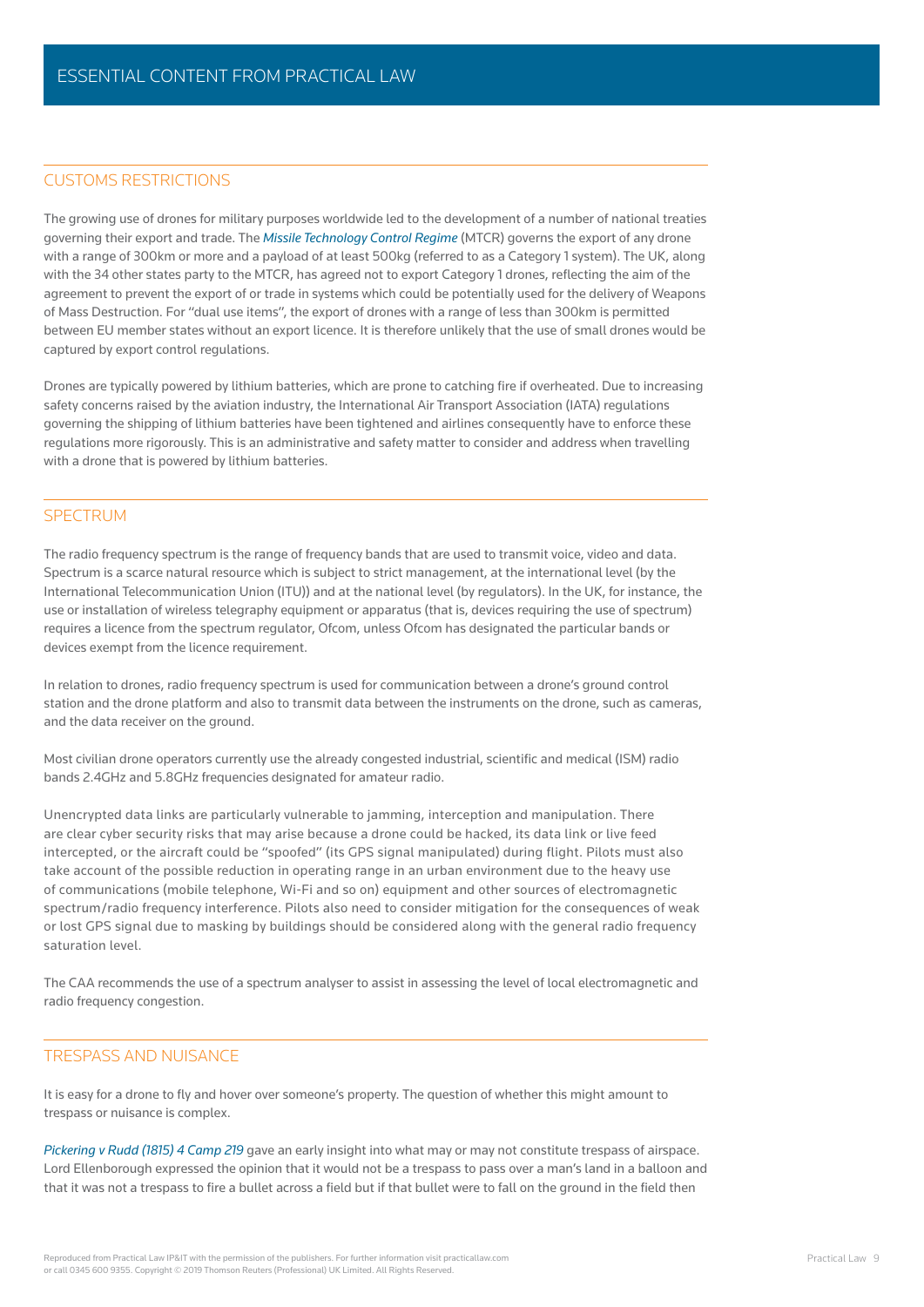it would be trespass; also that "Whether the action may be maintained cannot depend upon the length of time for which the superincumbent air is invaded".

*Bernstein of Leigh v Skyviews & General Ltd [1978] 1 QB 479* is perhaps the most relevant case that could be cited to allow drone operators to fly over another's property. A photography company used manned aircraft to take pictures of peoples' houses and then sell them those photos. The judgement overturned the ancient 13th century Latin maxim Cujus est solum ejus est usque ad coelum et ad inferos (for whoever owns the soil, it is theirs up to heaven and down to hell) in relation to airspace. It established that the rights of a property owner are restricted in relation to the airspace above his land to such a height as is necessary for the ordinary use and enjoyment of his land and therefore the actions of the photography company did not constitute a trespass. It also held that the actions of the photography company did not constitute a nuisance as only a single photo was taken; however, the court warned that if a claimant was subjected to the harassment of constant surveillance from the air, accompanied by the photographing of his every activity then this would amount to a "monstrous invasion of privacy" and an actionable nuisance for which relief would be given.

*Anchor Brewhouse Developments Ltd v Berkley House (Docklands Developments) Ltd (1987) 284 EG 625* can be

contrasted to Skyviews, as in this instance the court held that the booms of cranes that swung over the claimant's property did in fact constitute a trespass for which the claimant was entitled to injunctive relief. Scott J did not wish to dissent from Skyviews but instead differentiated the case, as in his opinion certainty is or ought to be one of the common law characteristics of trespass and while it can be achieved for invasion of airspace by tower cranes and other structures this is not the case for overflying objects. Arguably, in 1987, the widespread use of drones was not in serious contemplation but as they are regarded as "aircraft" for the purpose of aviation law the same principle applies.

Some clarity is provided by *section 76* of the Civil Aviation Act 1982 which provides that there is no trespass "by reason only of the flight of an aircraft over any property at a height above the ground which, having regard to wind, weather and all the circumstances of the case is reasonable, or the ordinary incidents of such flight ...". The drone operator must comply with ANO requirements in order to benefit from this protection. Furthermore, there is little indication in the caselaw of what is meant by a "reasonable" height. The draft Guidance Material published in February 2018 by EASA with respect to the anticipated Implementing and Delegated Regulations suggested that the owner's consent should be sought before flying at less than 20 metres over private property to respect rights to privacy.

On that basis, flying a drone above another's property at a height that does not interfere with that party's ordinary use of the land is unlikely to constitute a trespass. In addition to this, photographing of that person's property on occasion is unlikely to constitute nuisance. However, section 76(1) only applies to the overflight itself: it does not prevent a landowner from proving some greater damage which for instance amounts to an actionable nuisance and the position is less clear where a drone is flown over another's property on multiple occasions or even hovering in one place and taking multiple pictures. The courts have not drawn a line as to what exactly will constitute trespass or nuisance by drones in these instances and therefore best practice is to ensure that the landowner's permission is obtained.

The position in relation to take off and landing is clearer: *CAP 722* states that it is important for drone operators to have permission from the owner of the land where a drone takes off and lands.

Causing deliberate damage to a third party's drone or interfering with its communications system may constitute criminal damage. For the person who is the subject of the drone intrusion, it might be possible to rely on his rights under the civil laws of nuisance, trespass or privacy to sue the drone pilot, especially if the drone has a camera and is filming. If the drone pilot is breaking the rules of the air, by flying recklessly or too close to a person or their property then they could be committing a criminal offence (for example, under the ANO) and could then be prosecuted. There could be circumstances when the armed forces or the police could legitimately intercept, destroy or capture a drone to protect industrial secrets or national security, provided force is not applied excessively and is proportionate to the immediacy and gravity of the threat posed. Various countries have recently issued tenders and competitions to develop systems for detection and "neutralisation" of drones.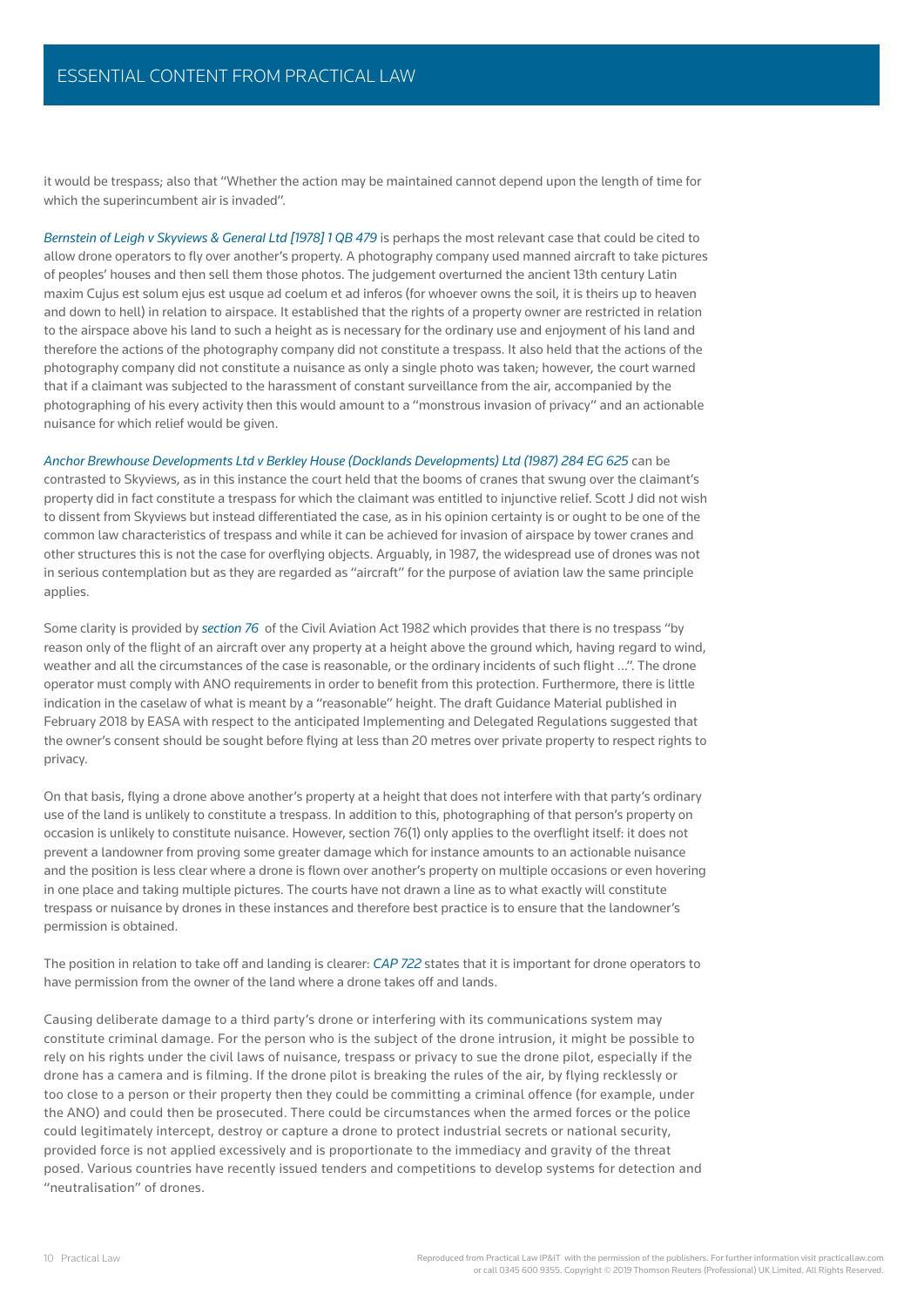# ENFORCEMENT, PENALTIES AND SANCTIONS

Breach of the ANO is a criminal offence in the UK. Until recently the majority of prosecutions against errant drone operators in the UK had been conducted by the CAA. The first successful prosecution by the CAA for the dangerous and illegal fl ying of an unmanned aircraft was *Civil Aviation Authority v Robert Knowles (2014)* (see *CAA press release, First conviction for illegal use of an unmanned aircraft, 2 April 2014*). Knowles was found to have flown a drone in restricted airspace over a nuclear submarine facility, as well as allowing the device to fly too close to a vehicle bridge. Both offences breached the ANO. Knowles was found guilty and fined £800. The CAA was awarded costs of £3,500.

The police have now taken more of an active role in prosecutions and there have been a handful of prosecutions for illegal drone use. Mr Nigel Wilson pleaded quilty to nine drone offences under the ANO relating to flying a small drone over a number of Premier League football grounds, the Houses of Parliament, the Queen Victoria Memorial at Buckingham Palace and along the North Bank of the River Thames in London. He was sentenced to pay a fine of £1,800 and to pay £600 in costs. A Criminal Behaviour Order was also issued, with conditions that he may not purchase, own or fly any drones nor assist any other person in using drones for the next two years. Wilson's specific charges were five breaches of article  $166(3)$  and four breaches of article  $167(1)$  and  $(2)(a)$  of the ANO.

Where a drone operator contravenes the GDPR or the DPA, the ICO has various enforcement powers include the power to impose fines which, depending on the nature of the breach, can go up to 20,000,000 EUR or, for legal entities, 4% of the total worldwide annual turnover. Individuals can also bring civil actions against drone operators.

# EUROPEAN REGULATORY DEVELOPMENTS

#### **Riga Declaration**

On 6 March 2015 the European UAS community met in Riga, Latvia and issued the *Riga Declaration on Remotely Piloted Aircraft (Drones) "Framing the Future of Aviation",* which described drones as a "truly transformational technology". They found broad agreement on five main principles to guide a regulatory framework to allow civil drone operations throughout Europe from 2016 onwards.

#### **Key findings from the Riga Declaration**

- **Drones need to be treated as new types of aircraft with proportionate rules based on the risk of each operation.** The provision of drone services must not be less safe than is accepted from civil aviation in general. Rules should be simple and performance based, to allow a small start-up company or individuals to start low-risk, low-altitude operations under minimal rules and to develop, with light-touch risk-based regulation, similar to the modern product safety regulations applied in other sectors. Higher risk operations would be gradually subject to more stringent regulations or operational limitations. At the other end of the spectrum, where the operational risk is highest, such as with large drones operating alongside manned aircraft, the regulation will need to be quite similar to that applying to manned aviation, with strict standards on the design, manufacturing, maintenance and operation of drones, as well as on the training of drone pilots and maintenance personnel.
- **EU rules for the safe provision of drone services need to be developed now.** Safety rules, including on remote pilot and operator qualifications, should be developed at the European level by the European Aviation Safety Agency (EASA), building on the experience developed in the EU member states. The essential requirements should be harmonised at the global level to the maximum extent possible, and full use should be made of the established cooperation in the Joint Authorities for Rulemaking on Unmanned Systems (JARUS) and at ICAO, and should be completed by international industry standard setting bodies.
- **Technologies and standards need to be developed for the full integration of drones in the European airspace.** The success of drone activities and safety regulations also depends on the financial effort to develop and validate key missing technologies and the ensuing required standards. Both industry and public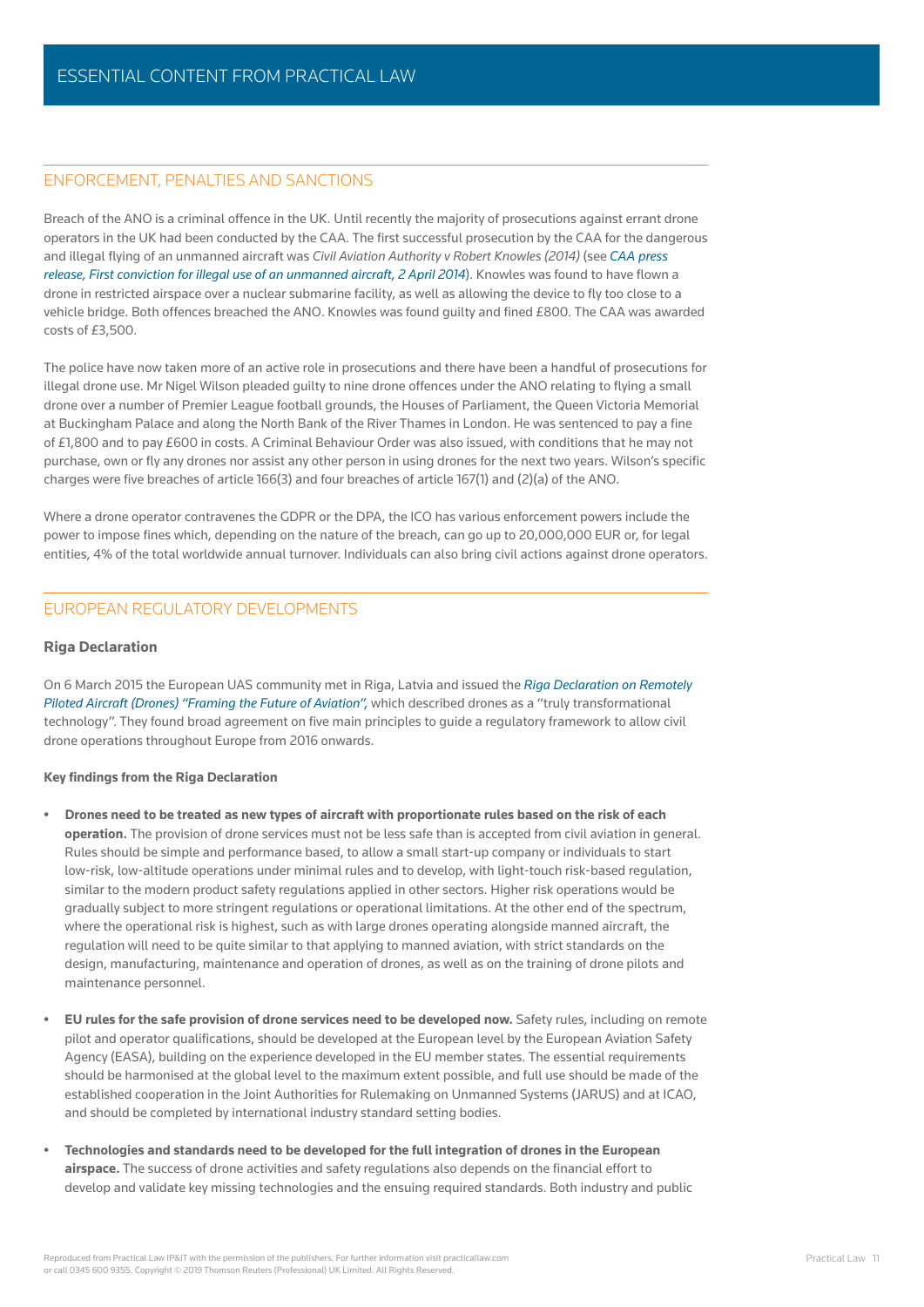authorities stressed the need for adequate investment in the technologies that are required to integrate drones into the aviation system.

- **Public acceptance is key to the growth of drone services.** The respect of citizens' fundamental rights, such as the right to privacy and the protection of personal data, must be guaranteed. Many drone services involve data-gathering such as filming, and so on. The responsible authorities, such as the national and European Data Protection Authorities, should develop the necessary guidelines and monitoring mechanisms to ensure the full respect of existing protection rules, including in relation to drones. Rules need to clarify what is acceptable and what is not, and they must be properly enforced. Drones may cause nuisances and negative externalities, such as noise. These nuisances need to be addressed, possibly at the local level, to maintain public acceptance. Drones also pose potential security risks. The design of drones can and should take into account those risks by using methods such as cyber-defence or geo-fencing. However, the malicious use of drones cannot be entirely prevented by design or operational restrictions. It is the task of the national police and justice systems to address those risks.
- **The operator of a drone is responsible for its use.** When a drone service is delivered in prohibited airspace, in an unsafe manner, or for illegal purposes, the authorities should be able to act and hold the operator accountable. Where lacking, this will need to be clarified in national law. To enforce responsibility, it will be necessary for drones to have at all times an identifiable owner or operator. The regulator should seek the least bureaucratic way to achieve this.

Member states should clarify the applicable insurance and third-party liability regime and monitor the compensation mechanisms for potential victims. The establishment of compensation funds to cover victims of accidents caused by uninsured drone users, as used in the motor insurance sector, could be envisaged. Reporting on drone incidents should be integrated into the overall incident reporting requirements. Systematic and coherent incident reporting will improve safety and will be instrumental for insurance companies in their risk analysis on which third party liability insurance premiums are based.

#### **EASA regulatory framework**

Following the Riga Declaration, EASA was been tasked by the European Commission to develop the regulatory framework for drone operations. As part of this process, on 31 July 2015, EASA published a consultation document entitled *ANPA 2015-10 Introduction of a regulatory framework for the operation of drones*. In December 2015, the Commission included a proposal to amend the Basic Regulation (COM (2015) 613 final) as part of its Aviation Strategy for Europe and EASA submitted Technical Opinion RMT.0230 to the European Commission. These were followed by the "Prototype" Commission Regulation on Unmanned Aircraft Operations in August 2016, the November 2016 Warsaw Declaration and formal Notice of Proposed Amendment 2017-05 on 4 May 2017 which entailed a substantial redraft of the Prototype Regulation. NPA 2017-05 was subject to consultation until late September 2017 and in December 2017 political agreement was reached on amendments to the Basic Regulation to give EASA the authority over drones below 150kg.

On 6 February 2018, EASA published Opinion No 01/2018 including draft Commission Regulations and Acceptable Means of Compliance/Guidance Material. Further drafts of the Commission Implementing Regulation, the Annex on UAS operations in the "open" and "specific" categories and the Commission Delegated Regulation were issued in June 2018.

All these documents reflect the principles laid down in the Riga Declaration. They follow the risk and performancebased model outlined in the March 2015 "Concept of Operations for Drones", using three categories of operations:

- **"Open" category (low risk).** Safety is ensured through operational limitations, compliance with industry standards, requirements on certain functionalities, and a minimum set of operational rules. Enforcement is to be ensured by the police.
- **"Specific operation" category (medium risk).** Operations are authorised by NAAs, possibly assisted by a "qualified entity" (QE) following a risk assessment performed by the operator. An operations manual lists the risk mitigation measures.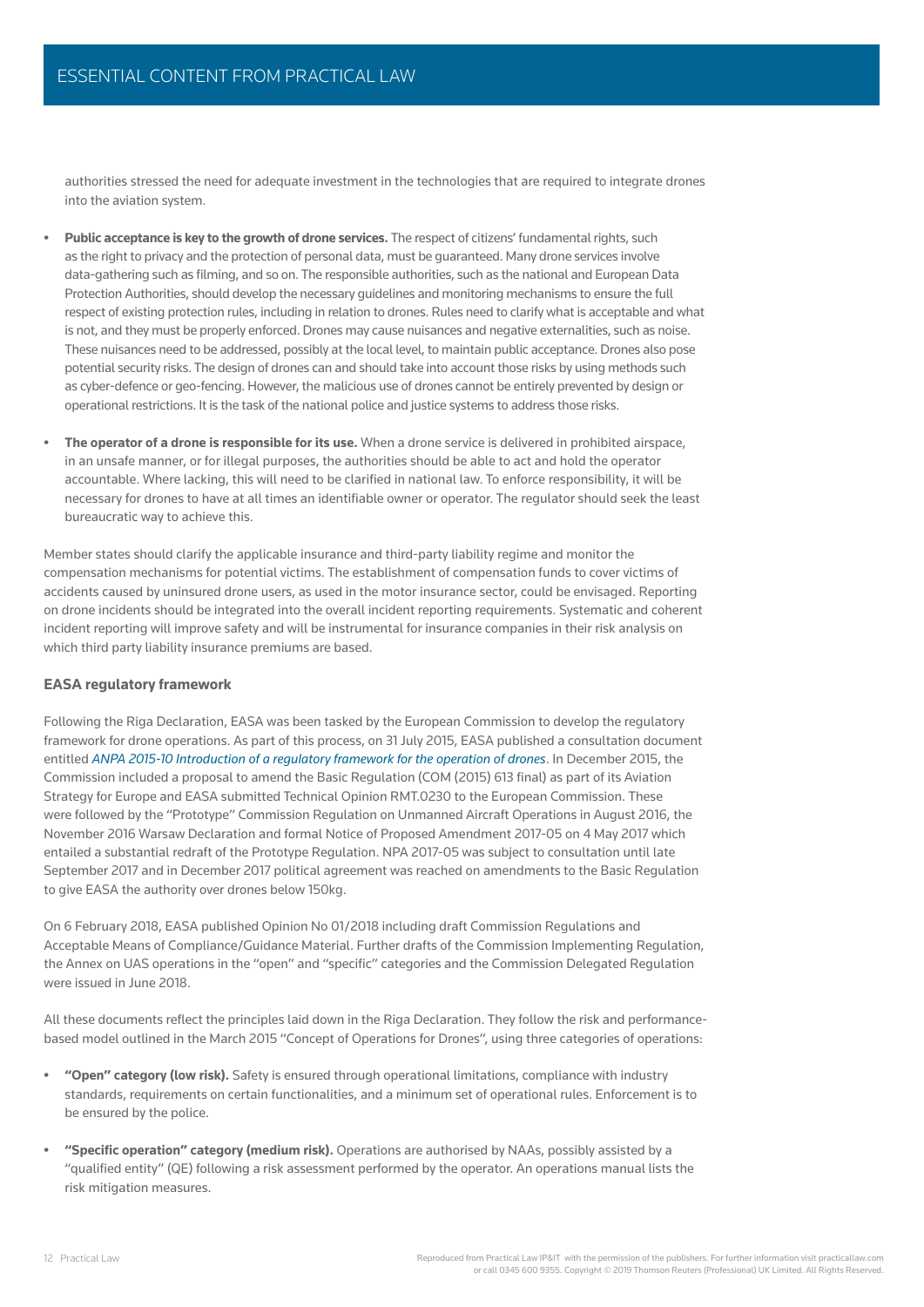**• "Certifi ed" category (higher risk).** Requirements are comparable to manned aviation requirements. Oversight is carried out by NAAs (through issue of licences and approval of maintenance, operations, training, air traffic management and air navigation services (ANS) and aerodrome organisations) and by EASA (design and approval of foreign organisations).

On 11 September 2018, the new Basic Regulation (EU) 2018/1139 of 4 July 2018 came into force. The amendments to *Regulation (EC) 216/2008* reflected the categorisation set out above.

Chapter 3, Section VII and Annex IX of the revised Basic Regulations set out the "essential requirements" for all drones. The Basic Regulation also confers powers on the Commission to adopt implementing and delegated acts to provide for detailed rules governing the manufacture and operation of all kinds of drone, including the other elements of the system (UAS) which are essential to its operation.

#### **Implementing Regulation**

Implementing Regulation (EU) 2019/947 prescribes rules for the operation of UA in the three categories (open, specific and certified) referred to above. Certain parameters are strictly prescribed, such as the requirement that UA used for the carriage of passengers or certain dangerous goods must go through a certification process, which is expected to follow existing certification processes and standards for manned aviation. The detail of the Implementing Regulation is largely contained in an Annex addressing the open and specific categories.

The Implementing Regulation imposes specific limitations on drones used in the open category, such as:

- maximum platform weight of 25kg;
- maximum operation 120 metres above the surface; and
- all operations are to be within line of sight.

While there are certain registration and competency requirements, the benefit, in contrast to the existing regimes in a number of EU member states, of the "open" category is that no other formal operational authorisation is required from a civil aviation regulator. No distinction is drawn between commercial and leisure or recreational operations, on the basis that the risk to third parties is the same.

Although the overall structure will be familiar to those used to the existing UK regime, key differences include the increase in the weight limit for open category operations to 25 kg from the 20 kg threshold applicable to the comparable present standard in the UK. As mentioned above, commercial drone operators in the UK have been used for some years to a system whereby the Civil Aviation Authority grants a permission for commercial operations. Those who currently operate within the UK small unmanned aircraft regime (below 20 kg, within line of sight and at low level) will be able to take advantage of the new open category as long as they stay within its [limitations: although they will be subject to registration and competency requirements, they will no longer have to](uk.practicallaw.com/8-618-5239)  obtain formal regulatory permission.

The "specific" category enables the regulator to grant an authorisation for a given operation by reference, to the specific characteristics and risk of that operation. This can be carried out through one of three processes:

- Operation within published "standard scenarios".
- Application for a light UAS operator certificate (LUC) which grants the right to self-authorise certain operations.
- Specific authorisation of a particular operation based on a unique operational risk assessment.

The Implementing Regulation sets out the responsibilities of the operator, that is, the organisation responsible for the activity, and the remote pilot, age requirements and the framework for competency assessment and registration of drones. In principle, all drones over 250 grams must be registered.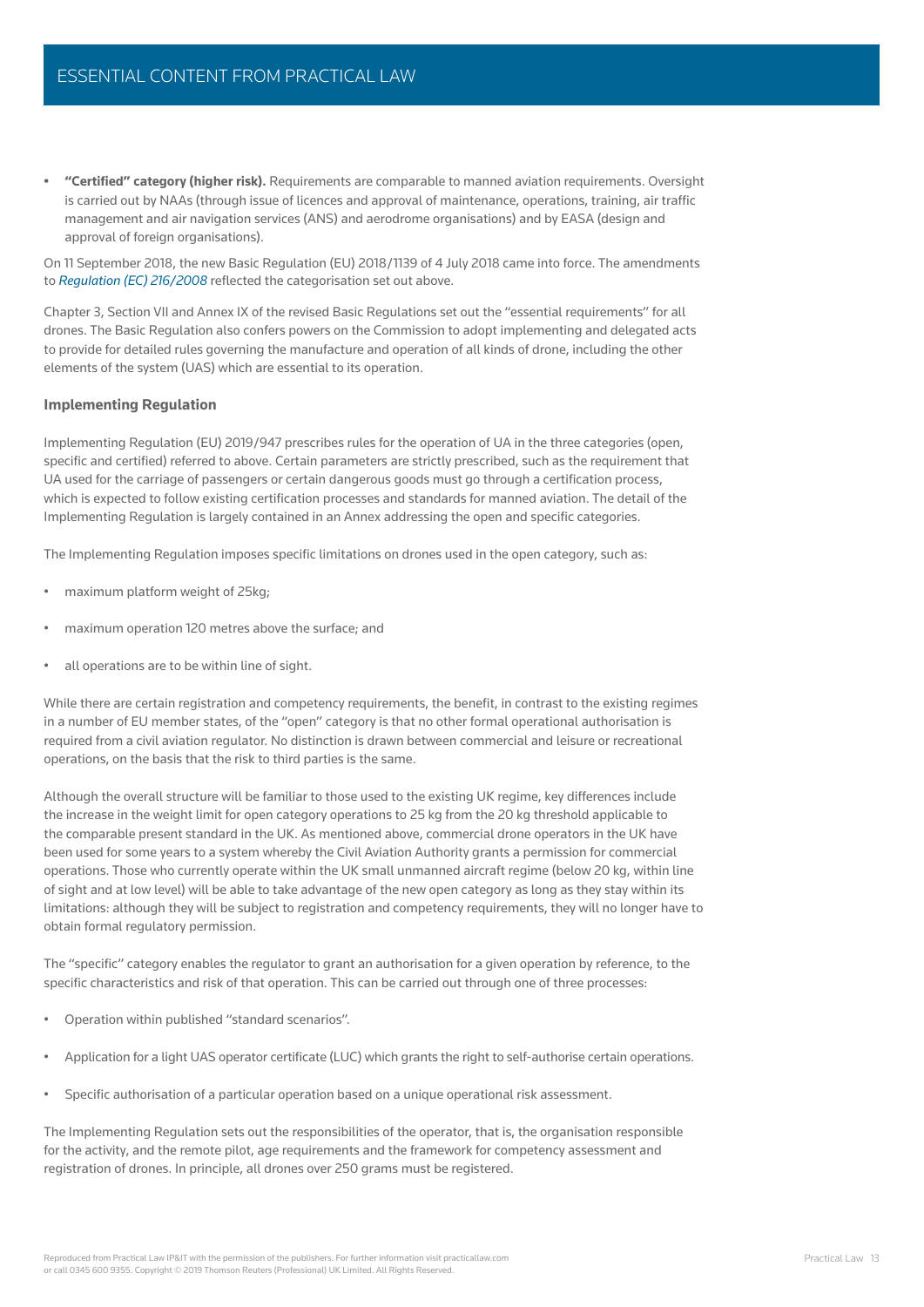There is limited detail on cross-border operations. "Specific" operators are registered with and authorisation by their home state, and those authorisations should meet the same standards throughout the EU. Nevertheless, a UAS operator who wishes to operate in another member state must notify the competent authorities in that other state and await confirmation from the authorities in the state of intended operation that they regard the mitigation measures as satisfactory before starting operations. Commercial operators who are able to operate within the open category do not need additional cross-border certification.

#### **Scope of the Delegated Regulation**

The Delegated Regulation (EU) 2019/945 establishes the product criteria for drones to be operated in the open category and a regime for conformity assessment. It also addresses third country operators wishing to conduct UA operations within the EU.

The Delegated Regulation:

- Sets out the product requirements for open category drones and prohibits marketing such drones unless they meet the criteria set out in detail in the Annex.
- Sets out the conformity assessment process for drones marketed for use in the open category and for remote identification equipment, sometimes referred to as "e-ident". Drones must be marked to indicate compliance and the class in which they fall.
- Obliges manufacturers of drones for use in the open category to comply with the conformity assessment process contained in the Annex which deal with such matters as internal production and quality control, technical documentation and declarations of conformity.
- Sets out procedures for notification of community assessment bodies and market surveillance mechanisms. The structure is similar to those in place for existing EU product conformity requirements and the CE marking system.
- Contains requirements for certification, in a form closer to traditional aviation certification processes.

For non-EU based manufacturers, this regime has some similarities to the existing EU product liability directive, namely that the first importer into the EU carries the primary responsibility for ensuring that the products are indeed compliant. (Such an importer will continue to carry the product liability exposure for UA manufactured by a non-EU producer, since the product liability regime still applies: the Delegated Regulation is concerned with responsibilities for ensuring product compliance.) Conversely, as one of the more detailed sets of product standards for light UA yet to be published worldwide, manufacturers which achieve this standard may have some level of assurance that those products would be acceptable in other jurisdictions.

#### **Timescales for the Regulations to come into force**

Both the Implementing Regulation and the Delegated Regulation were published in the *Offi cial Journal* on 11 June 2019 and came into force 20 days later. The Implementing Regulation does not, however, apply until one year thereafter, that is, 1 July 2020. The Delegated Regulation does not have a separate application date and therefore has direct effect in the UK from 1 July 2019 and continue to have direct effect after Brexit, since it will be part of the body of EU law that it is in force *and applies* on exit day. However, if the UK leaves the EU at the end of October 2019, the Implementing Regulation will not apply until after exit day and the UK would face the anomaly that the Delegated Regulation would apply in the UK but not the Implementing Regulation, despite the fact that they are a package.

Otherwise, both Regulations will be directly applicable in all member states. The Implementing Regulation contains a two year transition period for open category operations.

It is thought likely that the risk-based approach enshrined in the "concept of operations" approach is likely to influence the way NAAs in countries outside Europe will consider integrating drones into their national airspace.